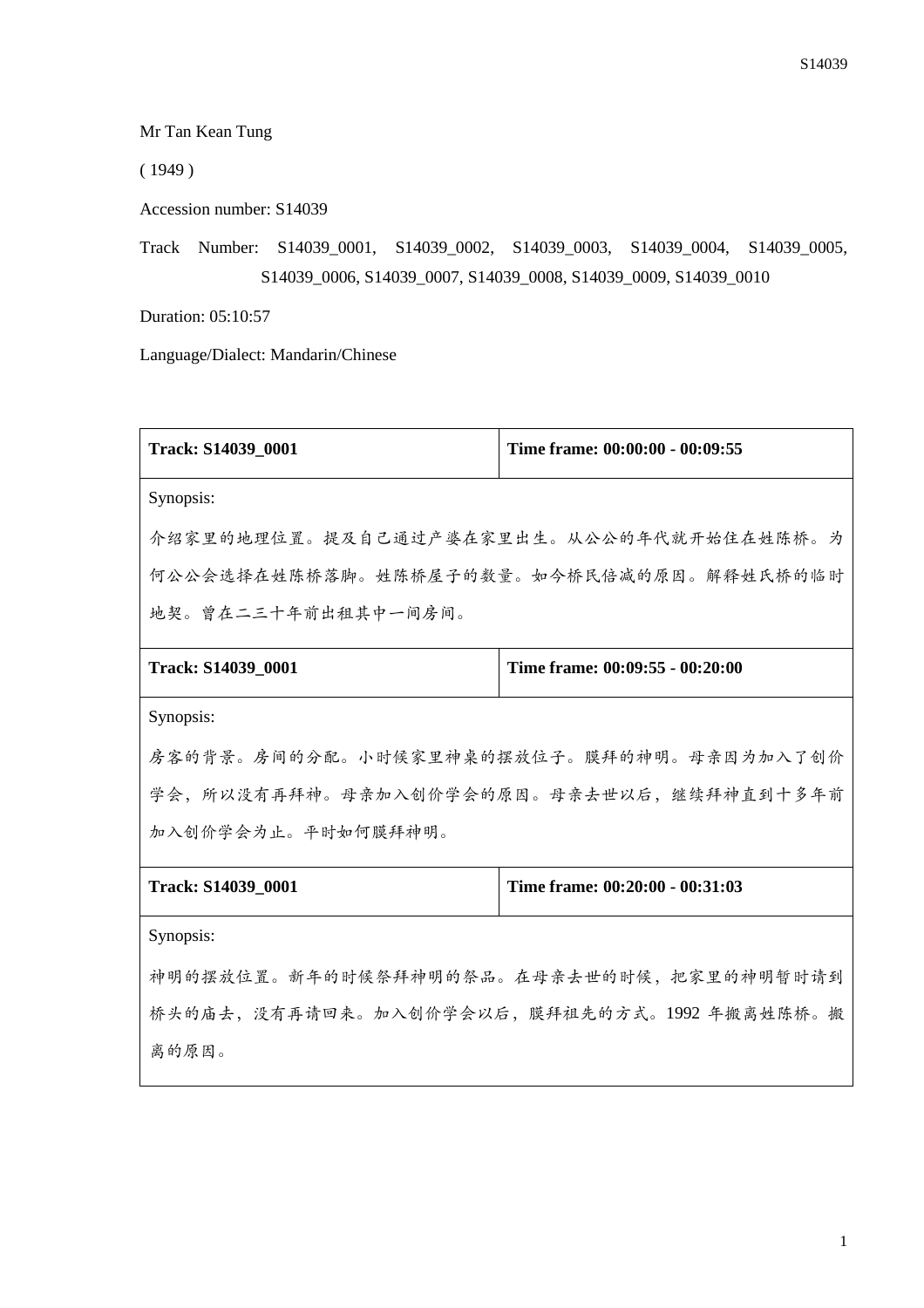| Track: S14039_0002                            | Time frame: 00:00:00 - 00:09:59          |  |
|-----------------------------------------------|------------------------------------------|--|
| Synopsis:                                     |                                          |  |
| 形容桥上的屋子都会比桥身高。桥身变短的原因。桥头和桥尾的建筑物。桥上的庙与桥民之      |                                          |  |
| 间的联系。神诞时的庆祝方式。姓陈桥庙与其他姓氏桥的庙之间的互动。              |                                          |  |
| Track: S14039_0002                            | Time frame: 00:09:59 - 00:20:00          |  |
| Synopsis:                                     |                                          |  |
| 从以前到现在屋顶的改变。为什么较喜欢亚答屋顶。亚答屋顶的问题。描述有一次幼子不小      |                                          |  |
| 心跌到海里去,被租房的阿姨救起来,所以家里才装了铁篱笆。形容以前家里锁和窗。以前      |                                          |  |
| 所听说的大船靠岸的地方。后来因为水不够深,只有小船可以靠在桥尾。              |                                          |  |
| Track: S14039_0002                            | Time frame: 00:20:00 - 00:31:03          |  |
| Synopsis:                                     |                                          |  |
| 解释桥头挂着的"大叶树下之友"的由来。桥主去世以前,与朋友们在鸟店喝茶聊天的情景。     |                                          |  |
|                                               | 提及以前桥主的角色。更换损坏桥板的详情。房间里面的厕所。涨潮的时间。提及有一年涨 |  |
| 潮的时候桥板被海浪冲走。桥板没有打钉的原因。描述一种叫作"qi bah", 会破坏木板的生 |                                          |  |
| 物。                                            |                                          |  |
| Track: S14039_0003                            | Time frame: 00:00:00 - 00:10:01          |  |
| Synopsis:                                     |                                          |  |
| 如何保养木板以便更耐用。解释在屋子地上铺上漆布的原因。小时候家里房间的分配。兄弟      |                                          |  |
| 姐妹喜欢睡在客厅的原因。有一次海蛇爬上桥的经验。为什么姓李桥的四脚蛇会比较多。四      |                                          |  |
| 脚蛇减少的原因。                                      |                                          |  |
| Track: S14039_0003                            | Time frame: 00:10:01 - 00:20:04          |  |
| Synopsis:                                     |                                          |  |
| 小时候玩的游戏。玻璃弹珠的玩法。长辈不允许小孩在桥上玩陀螺游戏的原因。陀螺游戏的      |                                          |  |
| 玩法。描述小时候如何去把别人掉下来的风筝追回来。涨潮的时候可以跳下去游泳。         |                                          |  |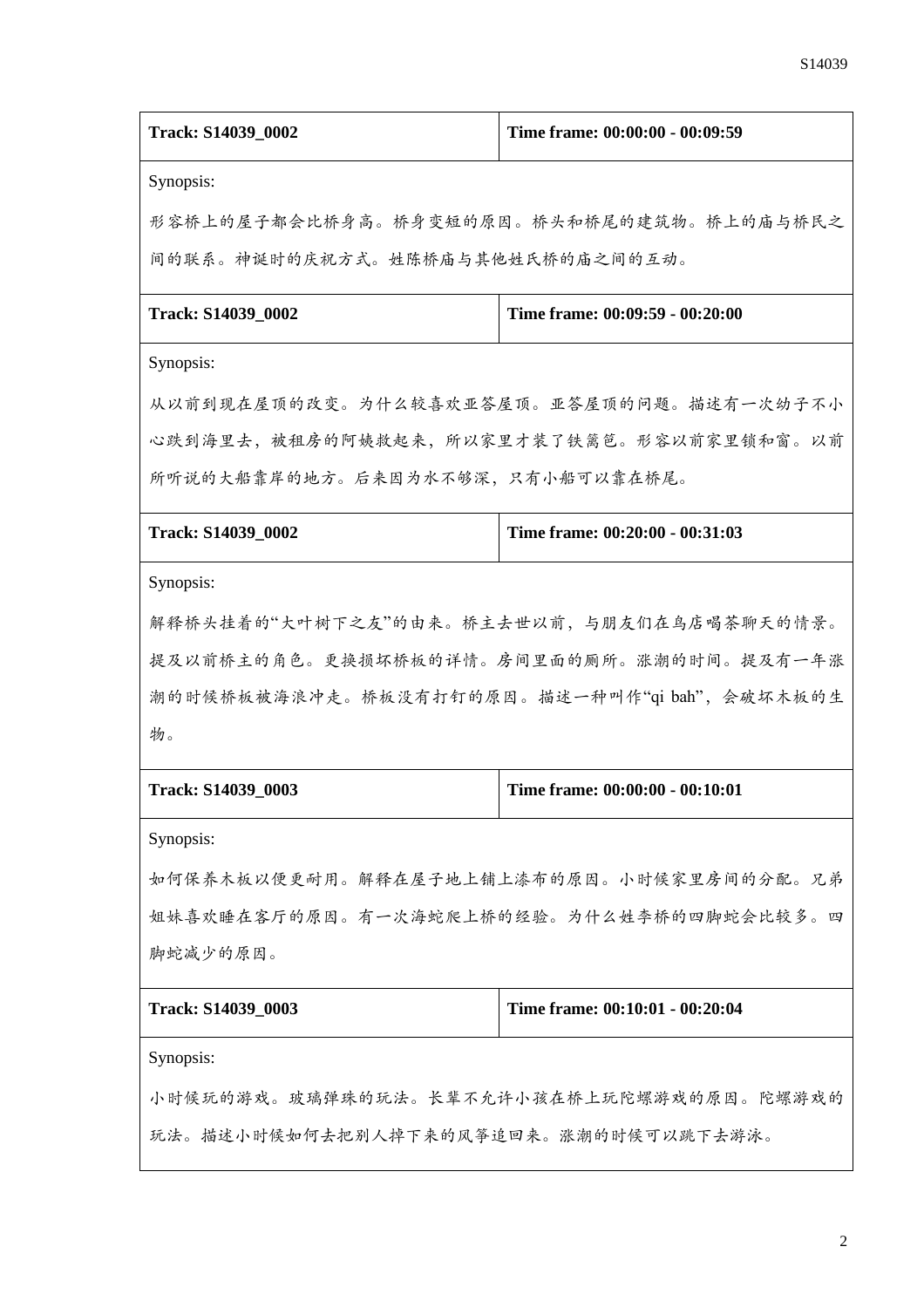| Track: S14039_0003                        | Time frame: 00:20:04 - 00:31:02 |  |
|-------------------------------------------|---------------------------------|--|
| Synopsis:                                 |                                 |  |
| 小时候如何踩着木板,到海泥上抓蚌。铁钉螺的吃法。蚌和铁钉螺消失的原因。描述如何在  |                                 |  |
| 海泥上捡蚌和铁钉螺。脚上的疤痕从何而来。屋子后面都是水,可以在那里停放舢板。涨潮  |                                 |  |
| 和退潮的时间。在屋子后门上货的原因。                        |                                 |  |
| Track: S14039_0004                        | Time frame: 00:00:00 - 00:10:03 |  |
| Synopsis:                                 |                                 |  |
| 描述小学的时候坐三轮车到学校去上课。上学以前吃的早餐。公公的职业。比较以前和现在  |                                 |  |
| 的厕所排污系统。                                  |                                 |  |
| Track: S14039_0004                        | Time frame: 00:10:03 - 00:20:04 |  |
| Synopsis:                                 |                                 |  |
| 毕业以后的职业。解释工作的范围。描述等待船只到达的时候,与工作伙伴们在桥尾轮流睡  |                                 |  |
| 觉守候。接到船只以后的工作。顾船的工资。提及水位不够高,所以船卸货以后才能够靠   |                                 |  |
| 岸。                                        |                                 |  |
| Track: S14039_0004                        | Time frame: 00:20:04 - 00:31:03 |  |
| Synopsis:                                 |                                 |  |
| 缅甸船只来到槟城以后的手续。描述从大船载船员上下岸。解释何谓"顾船"。缅甸船走私货 |                                 |  |
| 品到槟城时, 如何向他们购买这些走私货品。                     |                                 |  |
| Track: S14039_0005                        | Time frame: 00:00:00 - 00:10:00 |  |
| Synopsis:                                 |                                 |  |
| 继续描述如何取得走私的货品。走私货品的顾客。形容泰国船只载火炭到槟城,在这里包装  |                                 |  |
| 后再转售给香港。包装火炭的女工。他们的工作流程。                  |                                 |  |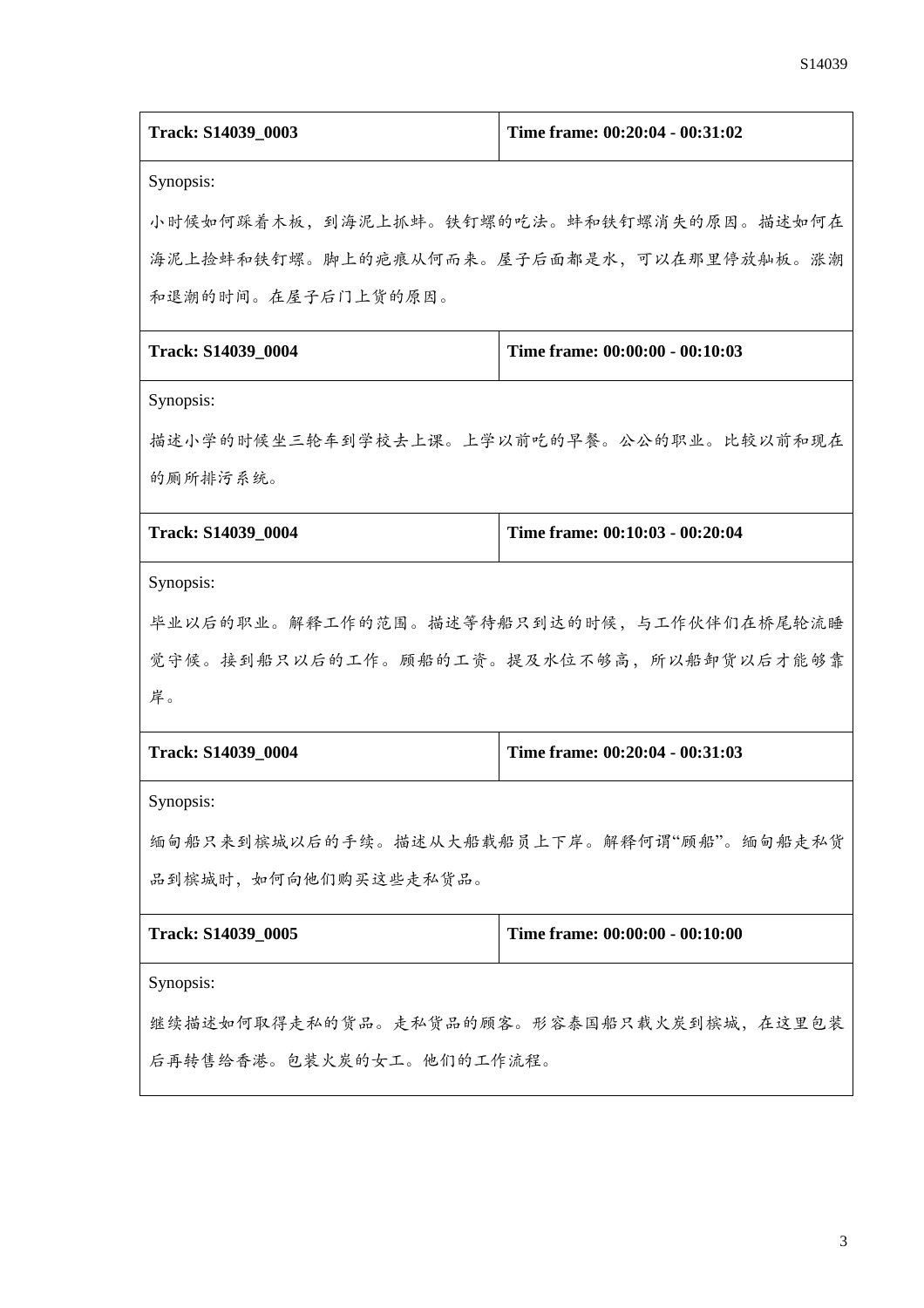| Track: S14039_0005                        | Time frame: 00:10:00 - 00:20:00 |  |
|-------------------------------------------|---------------------------------|--|
| Synopsis:                                 |                                 |  |
| 解释火炭包装工作不复存的原因。泰国火炭不先在该国包装好,再运过来的原因。形容火炭  |                                 |  |
| 女工的打扮。工头的工作。描述载火炭员工上下船。                   |                                 |  |
| Track: S14039_0005                        | Time frame: 00:20:00 - 00:31:03 |  |
| Synopsis:                                 |                                 |  |
| 载员工上下船的工资。描述以前海上的海盗。形容以往台湾船靠岸以后,船员们售卖走私的  |                                 |  |
| 鲨鱼翅赚取零用钱上岸去娱乐。如何得知下一艘台湾船何时抵槟。如何购买走私的鲨鱼翅。  |                                 |  |
| 如何通过船上的电报员得知下一艘船进港的日期。船只代理公司的工作范围。        |                                 |  |
| Track: S14039_0006                        | Time frame: 00:00:00 - 00:10:00 |  |
| Synopsis:                                 |                                 |  |
| 如何与姓林桥以及姓周桥的桥民合作,避免生意的恶性竞争。与其他姓氏桥民联合以后,把  |                                 |  |
| 收取的鲨鱼翅转售予海产公司的联合会——"六公司"。用自己的舢板下去船只载货的工资。 |                                 |  |
| 与其他姓氏的桥民联合后,工作的分配。形容船只很多的时候,海上灯光璀璨。船员上岸游  |                                 |  |
| 玩时的交通。售卖鲨鱼翅这门生意的转变。                       |                                 |  |
| Synopsis:                                 |                                 |  |
| 谈及以往的鲨鱼翅价钱。晒鲨鱼翅的地方。如何分辨好和坏的鲨鱼翅。如何处理品质较差的  |                                 |  |
| 鲨鱼翅。如何从颜色分辨好和坏的鲨鱼翅。工作的变化。                 |                                 |  |
| Track: S14039_0006                        | Time frame: 00:20:00 - 00:30:01 |  |
| Synopsis:                                 |                                 |  |
| 从事的行业让受访者学会多国语言。阐述十多年前如何把原本停放舢板的地方,填土改成车  |                                 |  |
| 辆的停泊处。改成车辆停泊处的原因。如何填土。海关上门来搜查的事件。         |                                 |  |
|                                           |                                 |  |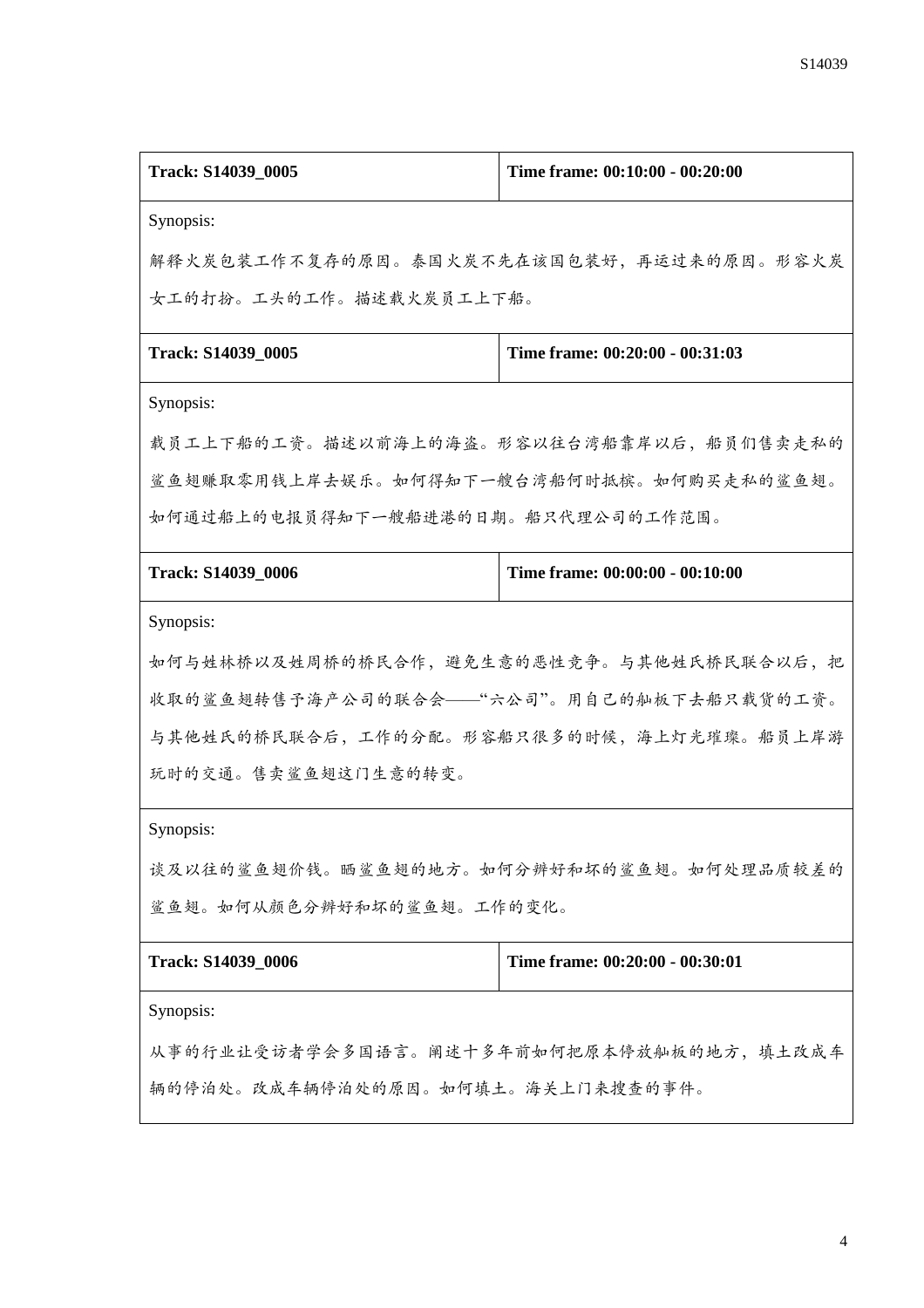| Track: S14039_0006                            | Time frame: 00:30:01 - 00:36:45 |  |  |
|-----------------------------------------------|---------------------------------|--|--|
| Synopsis:                                     |                                 |  |  |
| 继续谈及海关上门来搜查的事件。退休以后的日常生活。提及印马对抗的时候,对搬运工人      |                                 |  |  |
| 造成影响。对海上讨生活工作的感想。                             |                                 |  |  |
| Track: S14039_0007                            | Time frame: 00:00:00 - 00:10:05 |  |  |
| Synopsis:                                     |                                 |  |  |
| 过年的时候,在桥上与家人聚会的情景。如何煮鲨鱼翅。为何选在年初二团圆。过年时,与      |                                 |  |  |
| 家人在桥上团圆的心情。桥上拜天公时的情景。烧金纸的工具。                  |                                 |  |  |
| Track: S14039_0007                            | Time frame: 00:10:05 - 00:20:00 |  |  |
| Synopsis:                                     |                                 |  |  |
| 描述在九皇爷诞的时候负责载九皇爷的皇船出海。出海的流程。该仪式的风俗。载送九皇爷      |                                 |  |  |
| 皇船的目的地。九皇爷皇船出海的流程。                            |                                 |  |  |
| Track: S14039_0007                            | Time frame: 00:20:00 - 00:31:03 |  |  |
| Synopsis:                                     |                                 |  |  |
| 载皇船出海以前的准备工作。木制的船以及纤维制的船的差别。船身生 qi bah 的影响。船的 |                                 |  |  |
| 保养工作。如今制船的材料。以前和现在的船的价格。描述钓鱼。                 |                                 |  |  |
| Track: S14039_0008                            | Time frame: 00:00:00 - 00:10:02 |  |  |
| Synopsis:                                     |                                 |  |  |
| 继续描述钓鱼。在桥上的活动地点。理想的钓鱼时间。使用网捕鱼的技巧。网的保养方式。      |                                 |  |  |
| 谈及以前的赛龙舟比赛。                                   |                                 |  |  |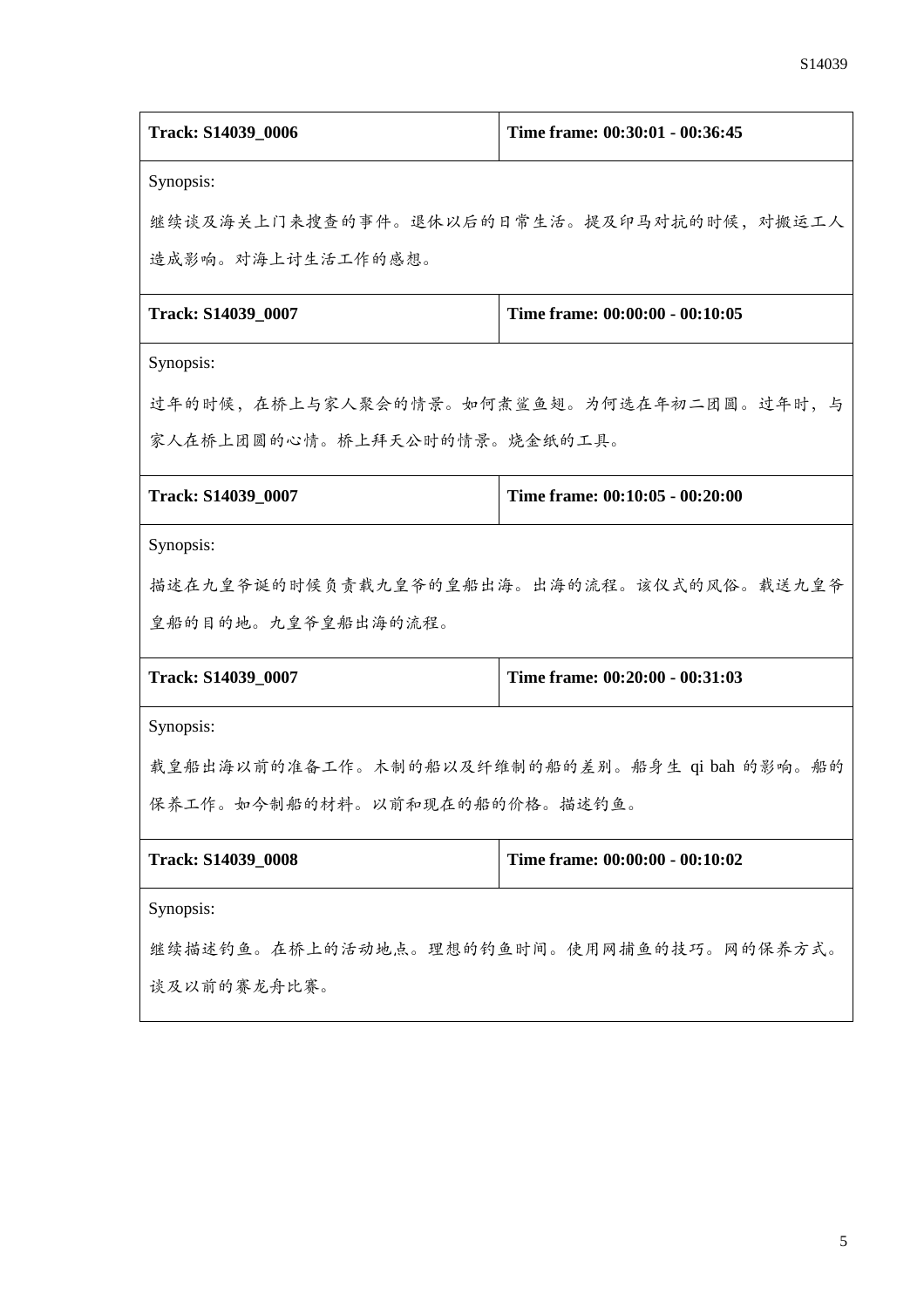| Track: S14039_0008                       | Time frame: 00:10:02 - 00:20:01 |  |
|------------------------------------------|---------------------------------|--|
| Synopsis:                                |                                 |  |
| 形容小时候曾经看见在海上的划龙舟练习。载九皇爷皇船出海的感想。结婚时的流程。婚礼 |                                 |  |
| 的准备工作,其中包括添购的家具。结婚当天根据婚礼习俗所进行的仪式。婚礼前的仪式。 |                                 |  |
| 结婚时家里的布置。                                |                                 |  |
| Track: S14039_0008                       | Time frame: 00:20:01 - 00:31:03 |  |
| Synopsis:                                |                                 |  |
| 结婚时在屋内所使用的空间。提及以前的婚礼习俗。结婚的流程。结婚时在家里煮食招待亲 |                                 |  |
| 戚朋友。家里办丧事时,如何搭棚。谈及婆婆去世的时候,家人还没有加入创价学会,因此 |                                 |  |
| 请道士来念经。                                  |                                 |  |
| Track: S14039_0009                       | Time frame: 00:00:00 - 00:10:04 |  |
| Synopsis:                                |                                 |  |
| 棺木摆放的位子。出殡的仪式。出殡的路线。父母的丧礼改以创价学会的念经仪式进行。谈 |                                 |  |
| 及创价学会会友去世后,其他会友将会来念经。办母亲的丧礼时,把家里的神像请到神庙去 |                                 |  |
| 寄放,后来在妹妹的建议下,没有再请回来。形容母亲的丧礼上来的创价学会会友众多,从 |                                 |  |
| 桥上坐到桥头。                                  |                                 |  |
| Track: S14039_0009                       | Time frame: 00:10:04 - 00:20:05 |  |
| Synopsis:                                |                                 |  |
| 如何安排来念经的会友们的坐处。描述九皇爷诞时如何限制上桥的人数,避免发生塌桥意  |                                 |  |
| 外。在父母丧礼上把大多前来吊唁的人们安排在桥外。桥上屋子的问题。如何进行房子的保 |                                 |  |
| 养。住在海上特别容易坏的东西以及原因。                      |                                 |  |
|                                          |                                 |  |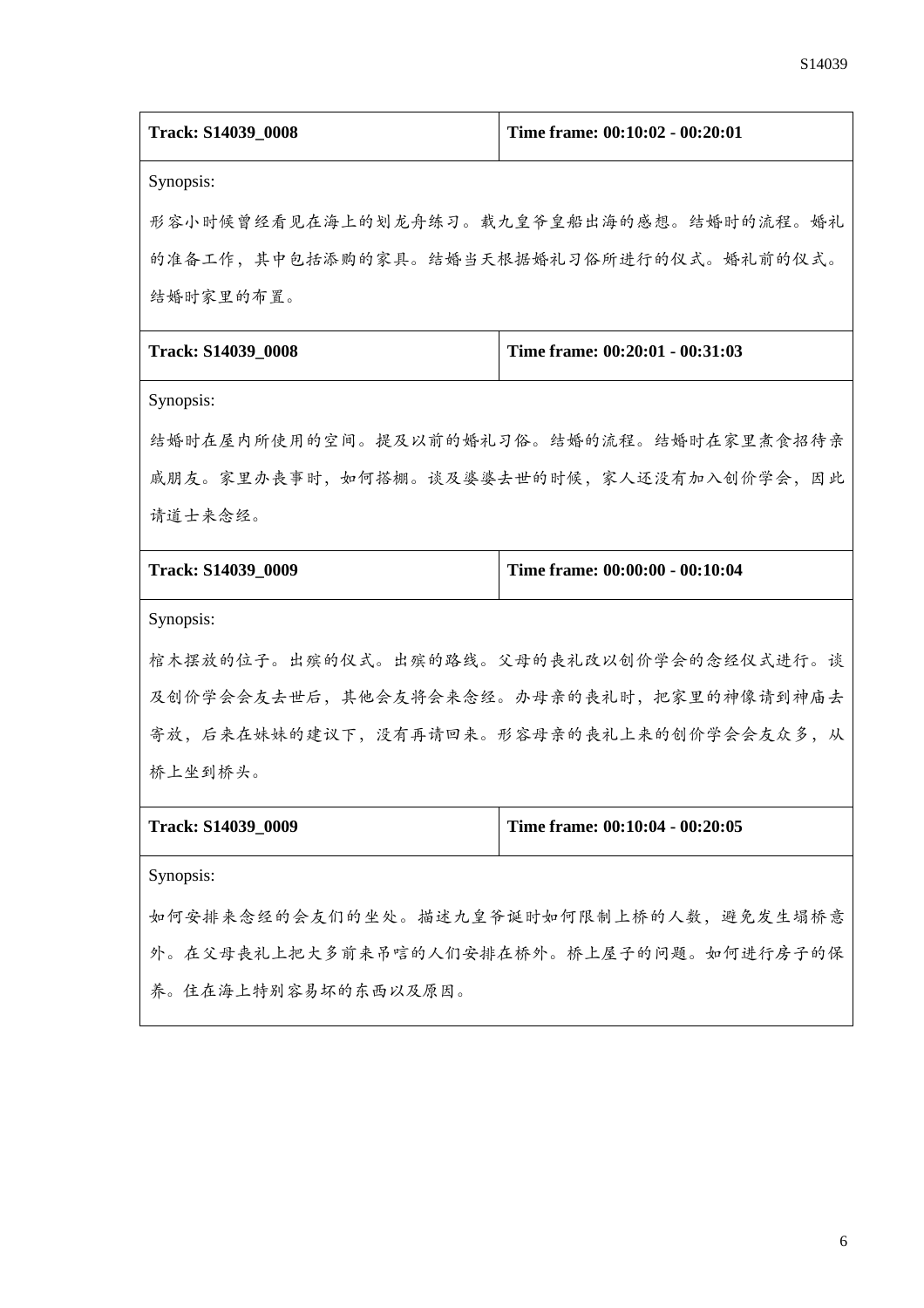| 0Track: S14039 0009                      | Time frame: 00:20:05 - 00:31:03 |  |
|------------------------------------------|---------------------------------|--|
| Synopsis:                                |                                 |  |
| 描述二三十年前装修屋子。以前家里膜拜的神明。二三十年前装修完毕后,屋子构造的改  |                                 |  |
| 变。两年前在屋子后面进行的装修。以前居住在屋内的人数,生活上的安排。       |                                 |  |
| Track: S14039 0010                       | Time frame: 00:00:00 - 00:10:00 |  |
| Synopsis:                                |                                 |  |
| 继续提及屋内生活上的安排。二十年前所发生的水灾。水灾发生后,在时任议员的安排下获 |                                 |  |
| 得新的木板。形容乔治市入遗以后,桥上变得比较热闹。成为古迹区以后,该桥与政府之间 |                                 |  |
| 的互动。                                     |                                 |  |
| Track: S14039_0010                       | Time frame: 00:10:00 - 00:19:57 |  |
| Synopsis:                                |                                 |  |
| 以前在桥上的生活。回忆桥上的生活时所想起的事。没有船只进来以后,对桥民的影响。认 |                                 |  |
| 为后代不太可能会住在桥上的原因。希望政府能够拨款协助保存桥上的屋子。乔治市变成旅 |                                 |  |
| 游区之后的改变。                                 |                                 |  |
| Track: S14039_0010                       | Time frame: 00:19:57 - 00:25:48 |  |
| Synopsis:                                |                                 |  |
| 继续描述乔治市变成旅游区之后的改变。认为乔治市的重点是游客。           |                                 |  |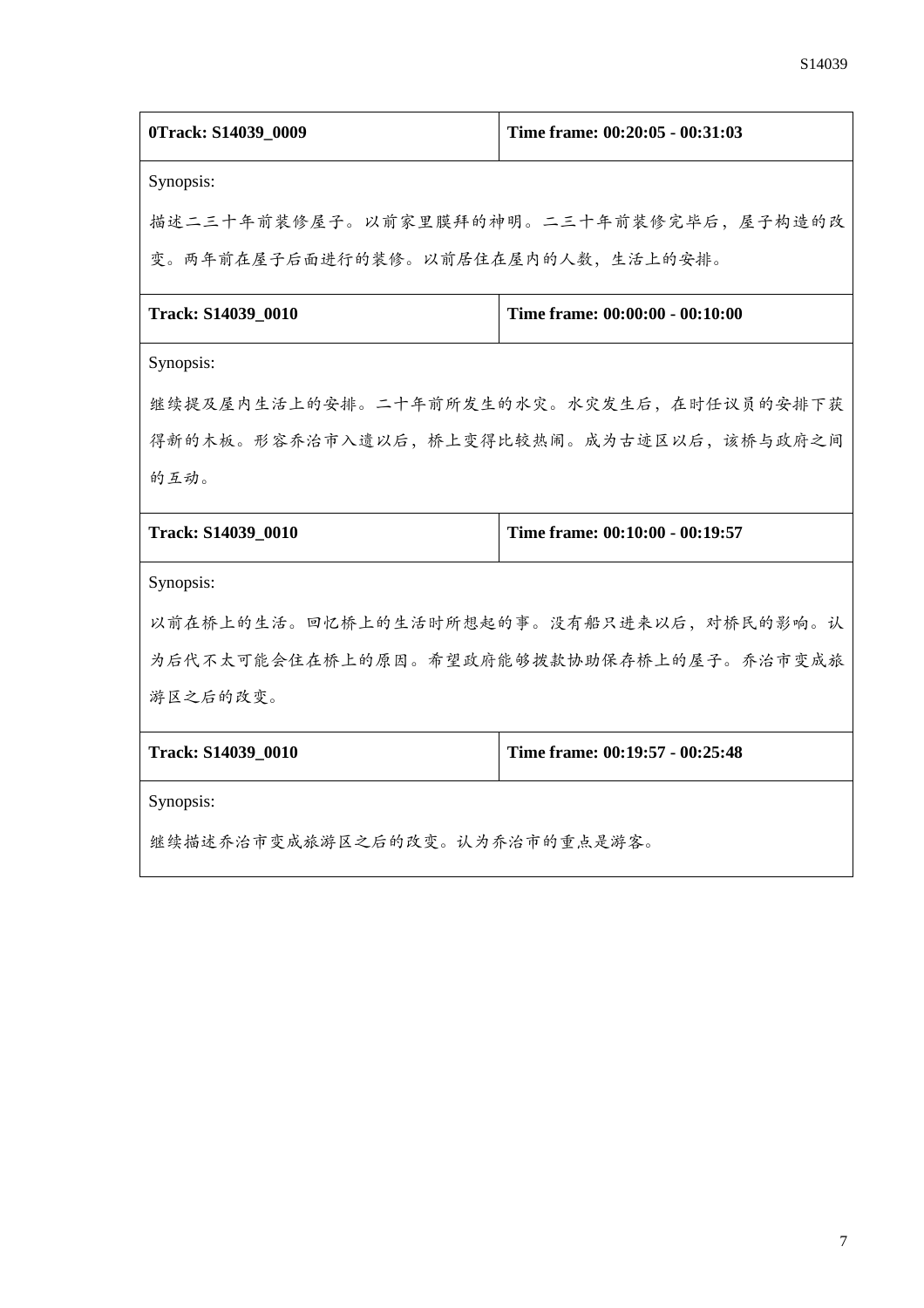## Mr Tan Kean Tung

( 1949 )

Accession number: S14039

Track Number: S14039\_0001, S14039\_0002, S14039\_0003, S14039\_0004, S14039\_0005, S14039\_0006, S14039\_0007, S14039\_0008, S14039\_0009, S14039\_0010

Duration: 05:10:57

Language/Dialect: Mandarin/Chinese

| <b>Track: S14039 0001</b> | Time frame: 00:00:00 - 00:09:55 |
|---------------------------|---------------------------------|
|---------------------------|---------------------------------|

Synopsis:

The geographical location of the house. Mentioned about being born in the house with the help of a midwife. His family had been living in Tan Jetty since his grandfather's time. Why Tan Jetty was chosen as a base for his family. Number of houses in Tan Jetty. Reason of the drastic reduction in the number of Tan Jetty's residents. Tan Jetty's temporary lease. Rented out one of the rooms twenty or thirty years ago.

| <b>Track: S14039 0001</b> | Time frame: $00:09:55 - 00:20:00$ |
|---------------------------|-----------------------------------|
|---------------------------|-----------------------------------|

Synopsis:

The tenant's background. The room allocation. The location of the altar for deity worship at home when he was young. Deities worshipped. His mother ceased the deity worship after joining Soka Gakkai Malaysia (SGM). Reason of his mother's participation in SGM. Described continuing deity worship after his mother's passing until he joined SGM more than ten years ago. The deity worship on ordinary days.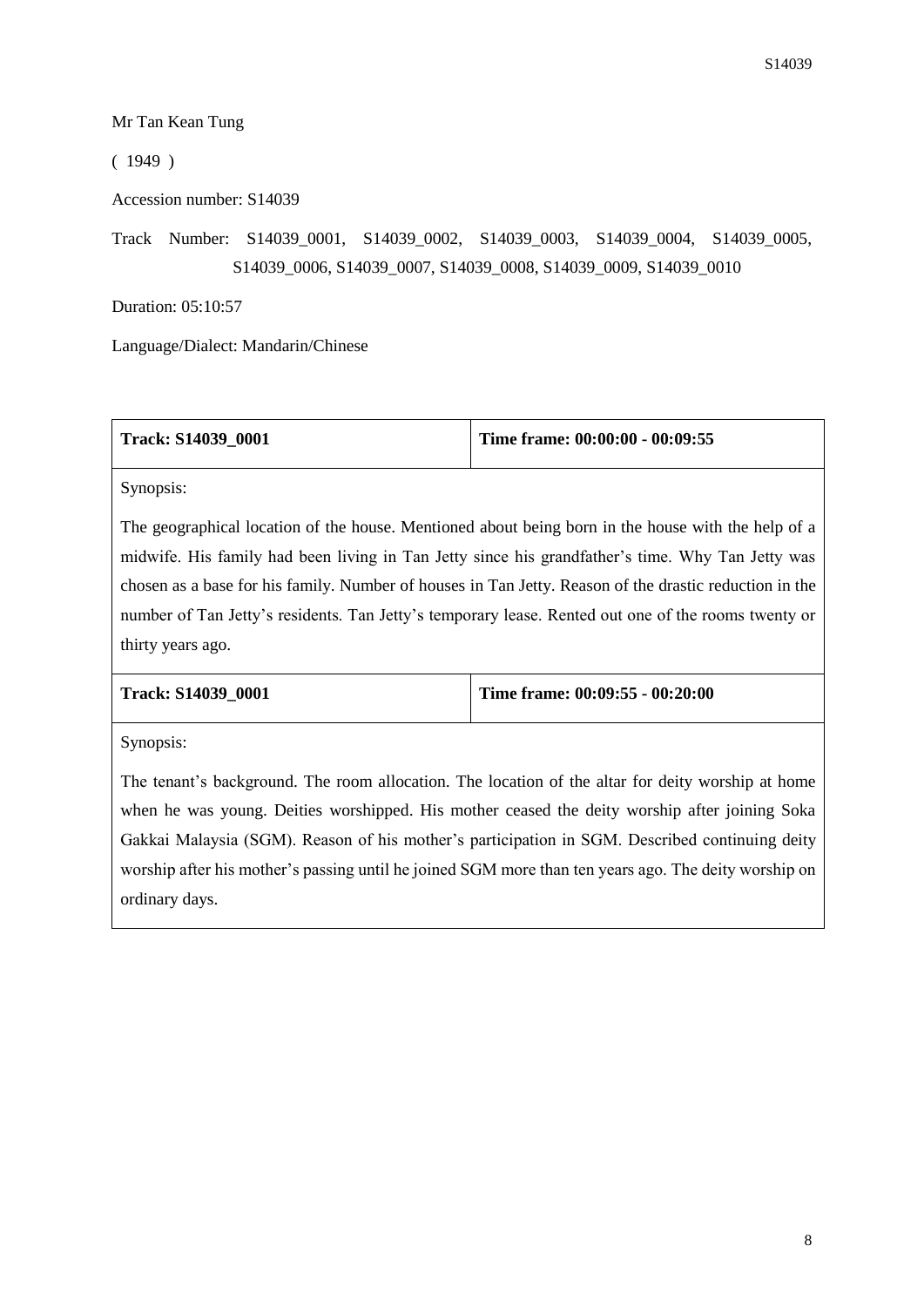| <b>Track: S14039 0001</b> | Time frame: 00:20:00 - 00:31:03 |
|---------------------------|---------------------------------|
|                           |                                 |

Location of the altar for deity worship. Offerings prepared for deity worship during Chinese New Year. Sending the statue of deity at home temporarily to the temple at the entrance to the jetty when his mother passed away, not sending it back afterwards. Ways of worshipping ancestors after joining Soka Gakkai Malaysia. Moved out from Tan Jetty in 1992. Reason of doing so.

| <b>Track: S14039 0002</b> | Time frame: $00:00:00 - 00:09:59$ |
|---------------------------|-----------------------------------|
|                           |                                   |

Synopsis:

Described that the houses on the jetty were higher than the body of the jetty. Why the jetty was shortened. Buildings at the two ends of the jetty. Relationship between the jetty temple with the residents. Ways of celebrating deities' birthdays. Interactions amongst the temples in different clan jetties.

| <b>Track: S14039 0002</b> | Time frame: 00:09:59 - 00:20:00 |
|---------------------------|---------------------------------|
|                           |                                 |

Synopsis:

Changes in the rooftops up to now. Why he preferred the *atap* rooftop. Problems of the *atap* rooftop. Described an incident in which his youngest son fell into the sea and saved by his tenant, hence the installation of iron fencing. Described the lock and windows at home. Places where big ship anchored in the past from what he heard. Later, only boats could park at the end of the jetty as the water level was low.

|  | Track: S14039 0002 |  |
|--|--------------------|--|
|--|--------------------|--|

**Track: S14039\_0002 Time frame: 00:20:00 - 00:31:03**

Synopsis:

The origin of the name of "Friends Under The Big-Leaf Tree", a plate hung right in the front of the jetty. Described chatting over tea with friends in the bird shop before the jetty headman passed away. Role played by the late jetty headman. Details of changing the bridge planks. Toilets in the rooms. Time of high tide. Mentioned about an incident during high tide, in which the planks were washed away. Why the planks were not screwed. Described a kind of living creature called "qi bah" which would bring harm to the planks.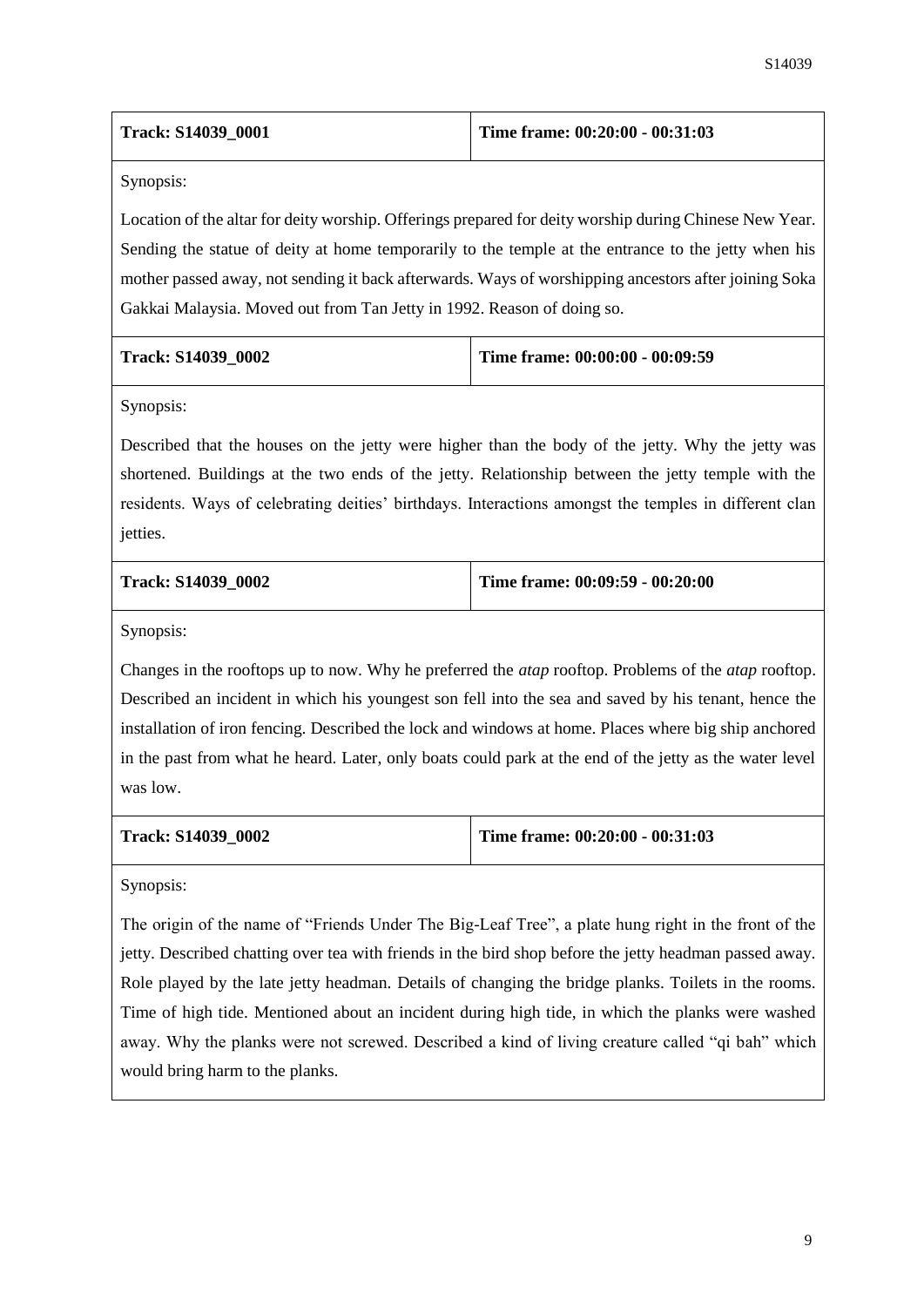| <b>Track: S14039 0003</b> | Time frame: 00:00:00 - 00:10:01 |
|---------------------------|---------------------------------|
|                           |                                 |

The maintenance of planks for longer use. Explained the reason of layering the ground with tarpaulin. The allocation of rooms. Why were the siblings preferred to sleep in the living room. The incident of a sea snake climbing onto the jetty. Why there were more big lizards in Lee Jetty. Why the number of big lizards had dropped.

| <b>Track: S14039 0003</b> | Time frame: $00:10:01 - 00:20:04$ |
|---------------------------|-----------------------------------|
|                           |                                   |

Synopsis:

Games played when he was young. How to play the marble game. Why children were not allowed to play *gasing* (spinning top) on the jetty. How to play a *gasing*. How he chased fallen kites back when he was young. Talked about swimming in the sea at high tide.

| <b>Track: S14039 0003</b> | Time frame: $00:20:04 - 00:31:02$ |
|---------------------------|-----------------------------------|
|                           |                                   |

Synopsis:

How to catch shellfish in the sea mud by stepping on a plank. How to eat the shellfish called "ti teng lei". Why shellfish disappeared. Described the experience of catching shellfish in the sea mud. How he got the scar on leg. Sampan could be parked behind the house as it was full of water. Time of high and low tides. Why goods were unloaded at the back door.

| <b>Track: S14039 0004</b> | Time frame: $00:00:00 - 00:10:03$ |
|---------------------------|-----------------------------------|
|                           |                                   |

Synopsis:

Described riding a trishaw to school during primary school years. Breakfast taken before school. His grandfather's occupation. Compared the past and present toilet sewage system.

| <b>Track: S14039 0004</b> | Time frame: $00:10:03 - 00:20:04$ |
|---------------------------|-----------------------------------|
|                           |                                   |

Synopsis:

His job upon graduation. The job scopes. Described his colleagues and him taking turn to sleep at the end of the jetty while waiting for the ships to arrive. Their jobs upon receiving the ships. Their wages. Mentioned that because of the low water level, the ships had to unload their goods before landing at the jetty.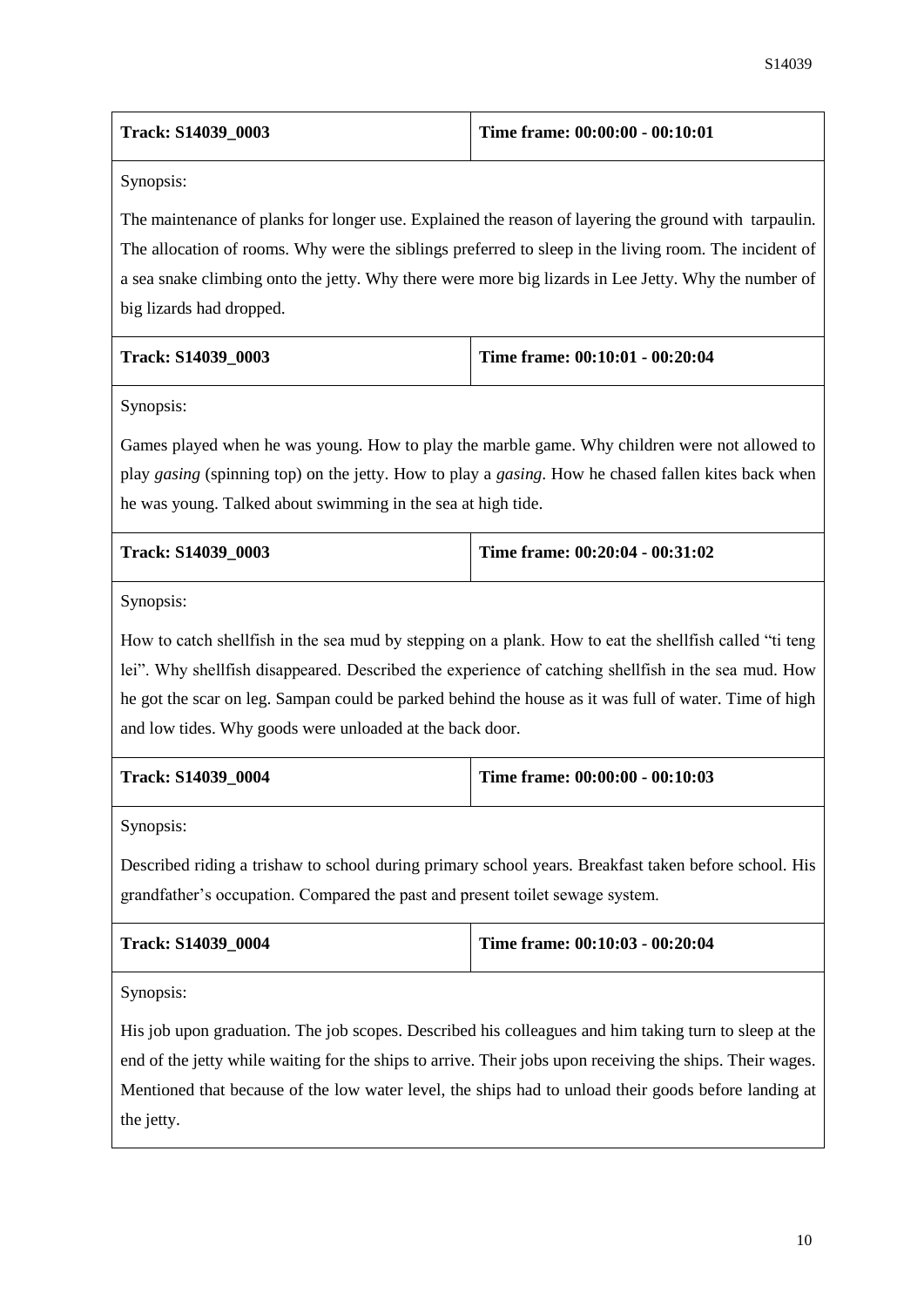| <b>Track: S14039 0004</b> | Time frame: $00:20:04 - 00:31:03$ |
|---------------------------|-----------------------------------|
|                           |                                   |

Official procedures undertaken when a ship from Myanmar arrived in Penang. Described sending the crews to and from the ships. Explained what was meant by "taking care of the ships". How to purchase the smuggled goods when they were delivered to Penang by Myanmar ships.

| <b>Track: S14039 0005</b> | Time frame: 00:00:00 - 00:10:00 |
|---------------------------|---------------------------------|
|                           |                                 |

Synopsis:

Continued with the description of how to obtain smuggled goods. The customers of smuggled goods. The Thai ships came with charcoal, packed it in Penang and then resold it to Hong Kong. The female workers in charcoal packing. Their workflow.

| <b>Track: S14039 0005</b> | Time frame: $00:10:00 - 00:20:00$ |
|---------------------------|-----------------------------------|
|                           |                                   |

Synopsis:

Why the charcoal packing job no longer existed. Why charcoal was not packed in Thailand before sending it over here. Described the outlook of the female charcoal workers. The job scopes of a foreman. Described sending charcoal workers to and from the ship.

| <b>Track: S14039 0005</b> | Time frame: $00:20:00 - 00:31:03$ |
|---------------------------|-----------------------------------|
|                           |                                   |

Synopsis:

Wages he got for sending charcoal workers to and from the ship. Described pirates that were active on the sea. Described that Taiwanese ships' crews would sell smuggled shark fins for money to get some entertainment onshore. How to know the arrival time of the next Taiwanese ship. How to buy smuggled shark fins. How to know the next ship's arrival time from the telegraph operator. The job scopes of a ship agent.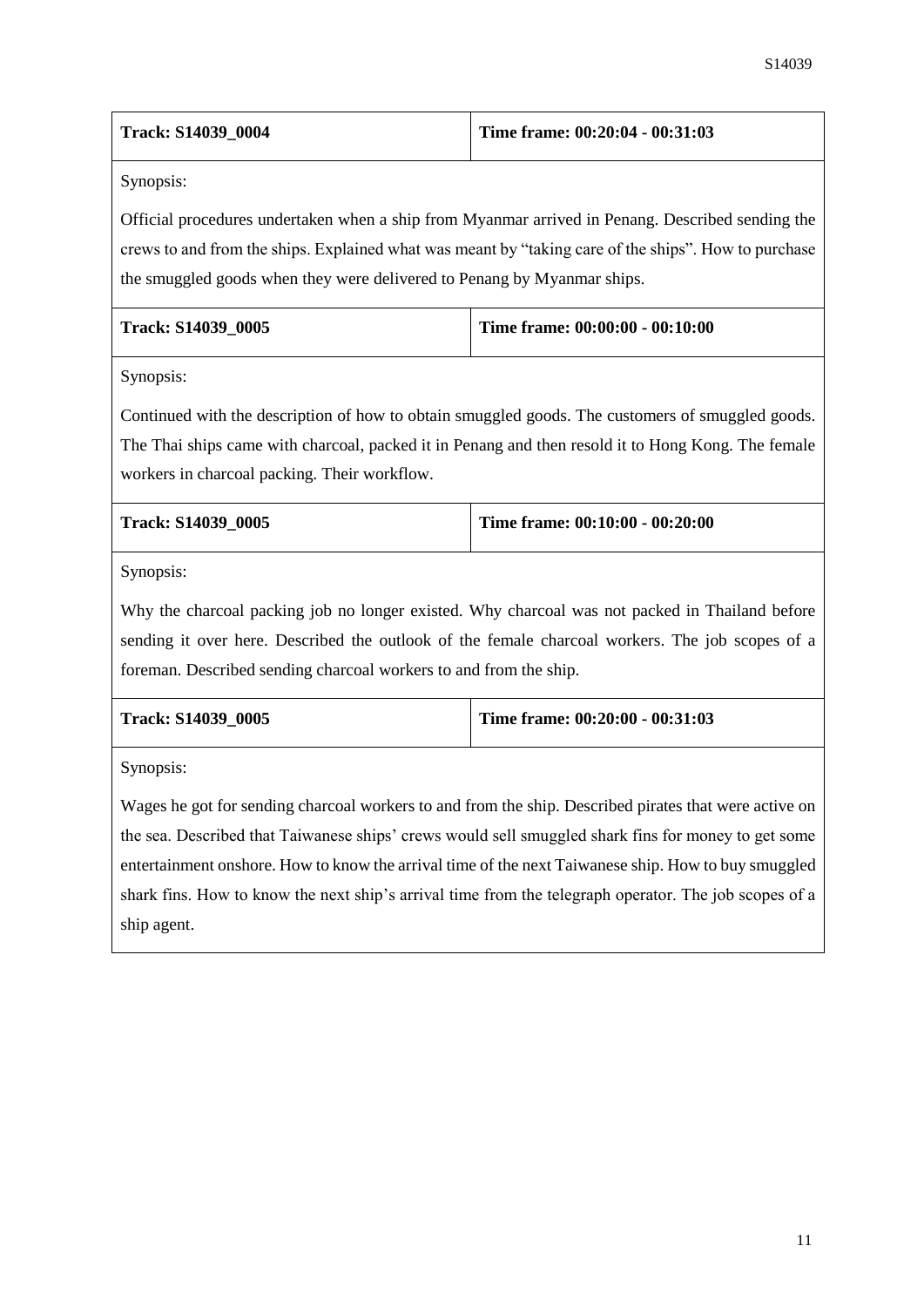| <b>Track: S14039 0006</b> | Time frame: $00:00:00 - 00:10:00$ |
|---------------------------|-----------------------------------|
|                           |                                   |

How to join hands with the residents of Lim Jetty and Chew Jetty to prevent vicious business competition. Selling the smuggled shark fins to the association of seafood companies called the "Six Kongsi" when these clan jetties worked together. Wages he got when delivering goods using his own *sampan*. The division division of labour among the clan jetties following their cooperation. Described the illuminated sea when the ships were many. Vehicles taken by the crews when they went onshore. Changes in the shark fin business.

|  | Track: S14039 0006 |  |
|--|--------------------|--|
|--|--------------------|--|

**Track: S14039\_0006 Time frame: 00:10:00 - 00:20:00**

Synopsis:

The shark fin prices in the past. Places to sun dry shark fins. How to differentiate the good and the bad shark fins. How to deal with the low quality shark fins. How to differentiate the good and the bad shark fins from their colours. Changes in his job.

| <b>Track: S14039 0006</b> | Time frame: 00:20:00 - 00:30:01 |
|---------------------------|---------------------------------|
|                           |                                 |

Synopsis:

Being able to master a few foreign languages due to his job. Elaborated on how to turn the previous *sampan* landing area into a car parking area. Why such changes were made. How to do landfill. Described the incident when the customs officers came to conduct a search.

| <b>Track: S14039 0006</b> | Time frame: $00:30:01 - 00:36:45$ |
|---------------------------|-----------------------------------|
|                           |                                   |

Synopsis:

Continued with the description of incident when the customs officers came to conduct a search. His daily life after retirement. Mentioned that the porters were affected during the Indonesia-Malaysia confrontation. How he felt about making a living on the sea.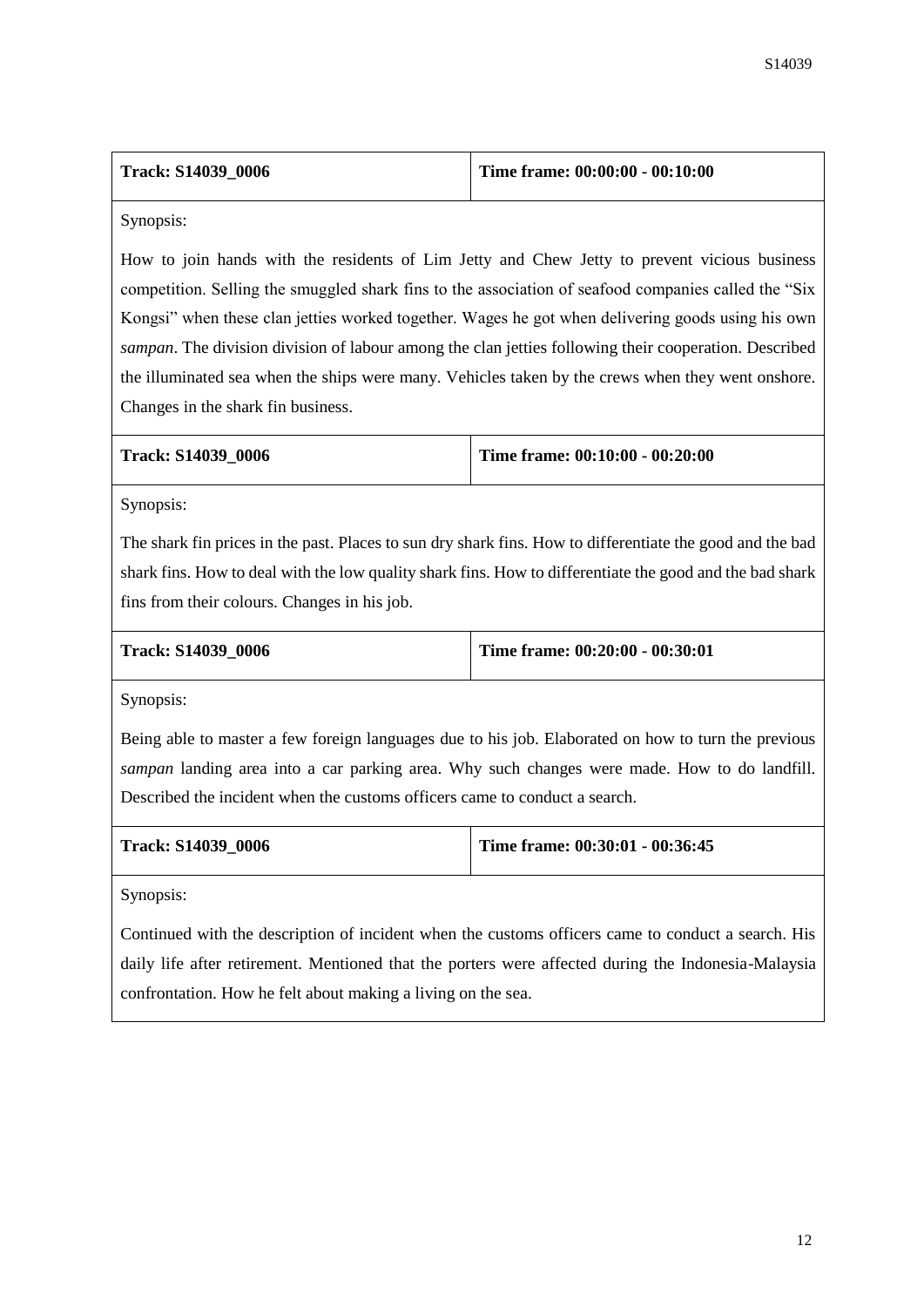| <b>Track: S14039 0007</b> | Time frame: $00:00:00 - 00:10:05$ |
|---------------------------|-----------------------------------|
|                           |                                   |

Described the family gathering on the jetty during Chinese New Year. How to cook shark fins. Why the second day of Chinese New Year was chosen as the family reunion day. Described his feelings during the family reunion on the jetty during Chinese New Year. Described the Jade Emperor worship on the jetty. Equipment used for burning paper offerings.

| <b>Track: S14039 0007</b> | Time frame: 00:10:05 - 00:20:00 |
|---------------------------|---------------------------------|
|                           |                                 |

Synopsis:

Mentioned that he was in charge of sending off the Nine Emperor Gods' boat to the sea during the Nine Emperor Gods Festival. The send-off procedures. Rituals observed during the send-off. Destination of the send-off. The procedures through which the boat was sent off.

| <b>Track: S14039 0007</b> | Time frame: $00:20:00 - 00:31:03$ |
|---------------------------|-----------------------------------|
|                           |                                   |

Synopsis:

Preparations for sending off the Nine Emperor Gods' boat to the sea. Differences between a wooden boat and a fibre boat. How the growth of "qi bah" affected the boat. Maintenance of the boat. The materials used in boat making now. The past and present boat prices. Described fishing.

| <b>Track: S14039 0008</b> | Time frame: $00:00:00 - 00:10:02$ |
|---------------------------|-----------------------------------|
|                           |                                   |

Synopsis:

Continued with the description of fishing. Spaces used on the jetty. The ideal fishing hour. Techniques of net fishing. The maintenance of a fishing net. The dragon boat race in the past.

| <b>Track: S14039 0008</b> | Time frame: 00:10:02 - 00:20:01 |
|---------------------------|---------------------------------|
|                           |                                 |

Synopsis:

Described the practice for dragon boat race he had seen when he was young. His feelings of sending the Nine Emperor Gods' boat out to the sea. His wedding flow. Preparations for the wedding, including the furniture bought. The wedding ceremony according to custom. Rituals before the wedding. Decorations at home during the wedding.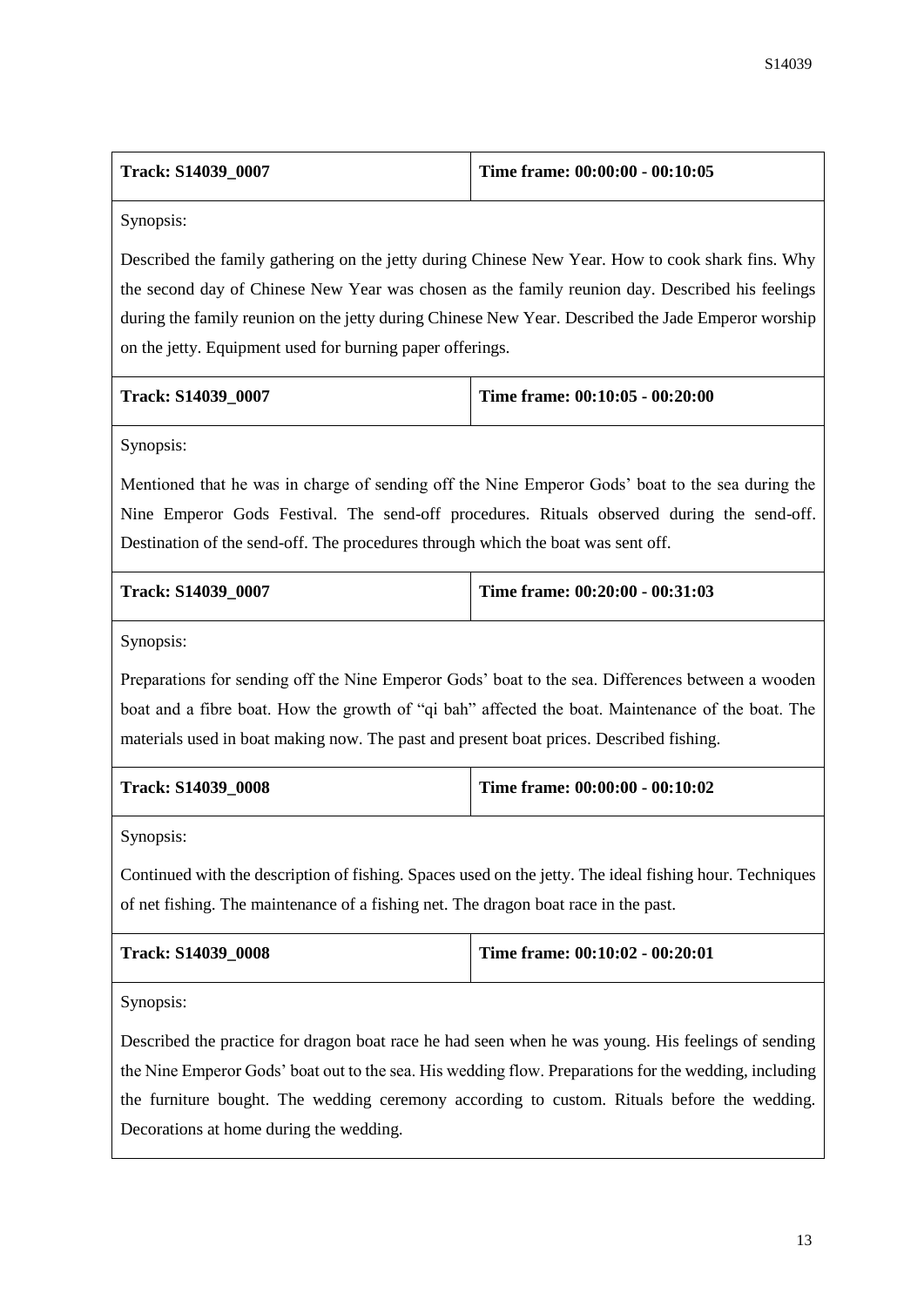| <b>Track: S14039 0008</b> | Time frame: $00:20:01 - 00:31:03$ |
|---------------------------|-----------------------------------|
|                           |                                   |

Spaces used at home during the wedding. Mentioned about the wedding custom in the past. The wedding processes. Had food catered at home to serve friends and relatives during his wedding. How to build the canopy when holding a funeral at home. Talked about inviting a Taoist priest for scripture chanting during his grandmother's funeral, as his family had not yet joined Soka Gakkai Malaysia (SGM).

| <b>Track: S14039 0009</b> | Time frame: $00:00:00 - 00:10:04$ |
|---------------------------|-----------------------------------|
|                           |                                   |

Synopsis:

The spot where the coffin was placed. The funeral procession. The route of funeral procession. Followed the SGM rituals during his parents' funerals. Talked about the usual SGM practice that when a member passed away, other members would come to help in scripture chanting. Kept the statue of deity temporarily at the temple during his mother's funeral and did not get it back afterwards following his sister's suggestion. Described that during his mother's funeral, the big crowd made up of SGM members occupied the jetty to its end.

**Track: S14039\_0009 Time frame: 00:10:04 - 00:20:05**

Synopsis:

The SGM members' seat arrangement during the funeral. How to limit the number of crowd flocking into the jetty during the Nine Emperor Gods Festival, in prevention of the collapse of the jetty. People who came to pay their respects during his parents' funerals were mostly made to stay outside the jetty. Problems faced by the houses on the jetty. How to do maintenance work for jetty houses. The most vulnerable things when staying on the sea and why was it so.

| <b>Track: S14039 0009</b> | Time frame: $00:20:05 - 00:31:03$ |
|---------------------------|-----------------------------------|
|                           |                                   |

Synopsis:

Described the house renovation twenty to thirty years ago. Deities worshipped at home in the past. Changes to the house layout after the renovation. Renovation done to the back of the house two years ago. Number of people living in the house and how was the arrangement in life.